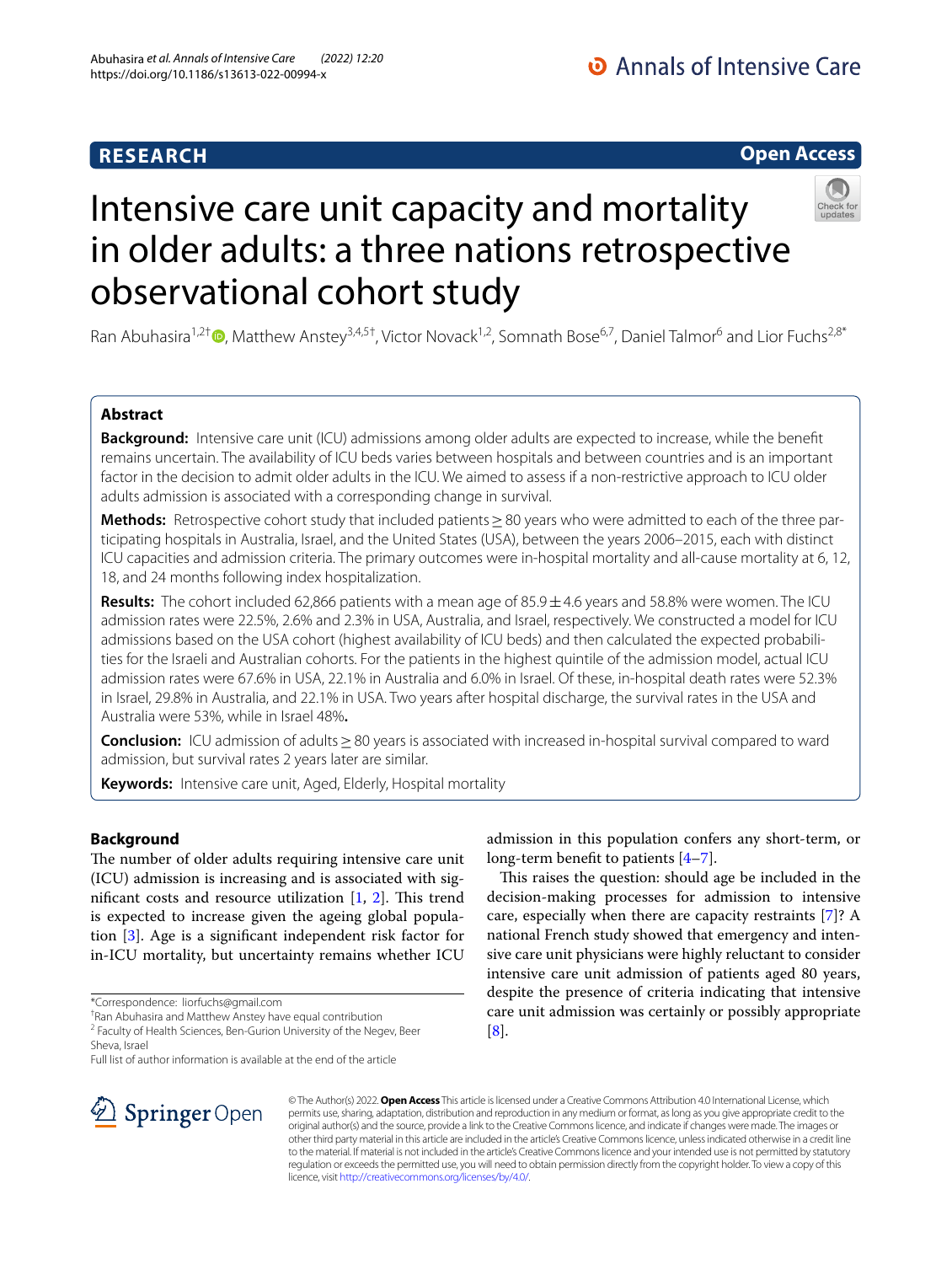Lower ratio of ICU to non-ICU beds and association to higher mortality of older adults were described previously [\[9](#page-7-6), [10\]](#page-7-7). Increasing ICU capacity led to an increase in admissions of older adults, but without improvement in 1-year mortality rates in a study from Israel  $[6]$  $[6]$ .

Nonetheless, there may be some beneft for older adults to be admitted to ICUs. One report found that up to 50% of patients discharged from the hospital were still alive at 2 years [[11\]](#page-7-9). Another study concluded that despite the fact that older adults have more intensive care unit refusals than younger patients and have higher mortality when admitted, the mortality reduction for older adults that are admitted to the ICU is greater than younger patients [\[12](#page-7-10)].

An alternative to a randomized control study is to make use of the existing diferences between countries and health systems in the availability of ICU beds. The number of older adults treated in ICUs difers between countries, approximately in proportion to the available ICU beds  $[13]$ . This provides a setting for a natural experiment that can be utilized to evaluate the potential benefts or harms associated with increased ICU utilization in this sub-population. Results of such a study can facilitate discussion with patients and families based on accurate data about the true value of opting for management in intensive care units across diferent countries.

We aimed to assess if a non-restrictive approach to ICU admissions among eligible older adults improves inhospital and long-term survival. We hypothesized that this approach would not increase long-term survival.

#### **Methods**

#### **Study design, population, and outcomes**

This is a retrospective cohort study that included patients aged 80 years or older who were admitted to each of the three participating hospitals—Soroka University Medical Center (SUMC) in Israel, Sir Charles Gairdner Hospital (SCGH) in Australia, and Beth Israel Deaconess Medical Center (BIDMC) in Boston, United States of America (USA). The three hospitals are all major tertiary level, academic, referral hospitals in their cities. Admissions in Israel and Australia were analyzed between the years 2006 and 2015 and in Boston between the years 2009– 2015. These patients were sub-grouped into those who were admitted to an ICU and those who were admitted to a general ward. Only the frst admission of every patient within the defned period of the study was analyzed. Within the index admission, only the frst department and the frst ICU admission were included in the analysis. Readmissions were considered as admissions occurring 6 months or less after discharge.

Exclusion criteria included: hospitalization for less than 24 h; admission for psychiatric conditions; admission for acute coronary syndrome as a primary diagnosis; advanced directives of CMO (comfort measures only) on day one of ICU admission; cardiac surgery patients (as elective patients) and absence of laboratory data on the admission.

The primary outcomes were in-hospital mortality and all-cause mortality at 6, 12, 18, and 24 months. Secondary outcomes were incidence of all ICU admissions among this age group in each medical center; ICU and ward mortality rates; ICU and hospital length of stay; and home discharge rates.

#### **Clinical defnitions and data sources**

We used the Charlson's comorbidity index to quantify the severity of comorbidities and identifed them by ICD-9 and ICD-10 codes during the hospitalizations and by data obtained from community clinics  $[14]$  $[14]$  $[14]$ . The Laboratory‐Based Acute Physiology Score (LAPS) is a validated score that predicts in-hospital mortality in various primary diagnoses based on laboratory data only  $[15]$  $[15]$  $[15]$ . The score ranges between a minimum of 0 and a theoretical maximum of 256. For the LAPS calculation, we included the frst lab results of every test in the frst admission.

The Australian data were linked using data from the hospital admission dataset, the state mortality dataset (with follow-up of 2 years after discharge), and the pathology provider.

Due to technical difficulties, we could not obtain longterm mortality data of the BIDMC cohort. Thus, for comparison on long-term mortality rates, we used the data of the Israeli and Australian cohorts and compared it to the 'Medical Information Mart for Intensive Care' (MIMIC-III) database between 2009 and 2012  $[16]$  $[16]$ . This comparison is valid since MIMIC-III data are derived only from BIDMC, taken from years included in our study, and from the same ICUs, and therefore including an unbiased part of the same cohort.

#### **ICU capacities and admission policies**

In all countries, ICU beds were calculated only if they are a part of a designated ICU unit with a team that is specialized in intensive care.

At SUMC, Beer Sheva, Israel, there are 827 adult beds and 24 ICU beds, respectively (ICU beds are 2.9% of all hospital beds, a ratio of  $34:1$ ). There are 16 general ICU beds and 8 medical ICU beds. This hospital is characterized by a highly restrictive triage policy. The admissions are at the discretion of the admitting intensive care specialist. Patients who are believed to have an irreversible clinical condition are mechanically ventilated in the internal medicine departments in most cases. ICU patients typically present with an acute need for mechanical ventilation or hemodynamic instability. SUMC is the only tertiary medical center in the city and serves as the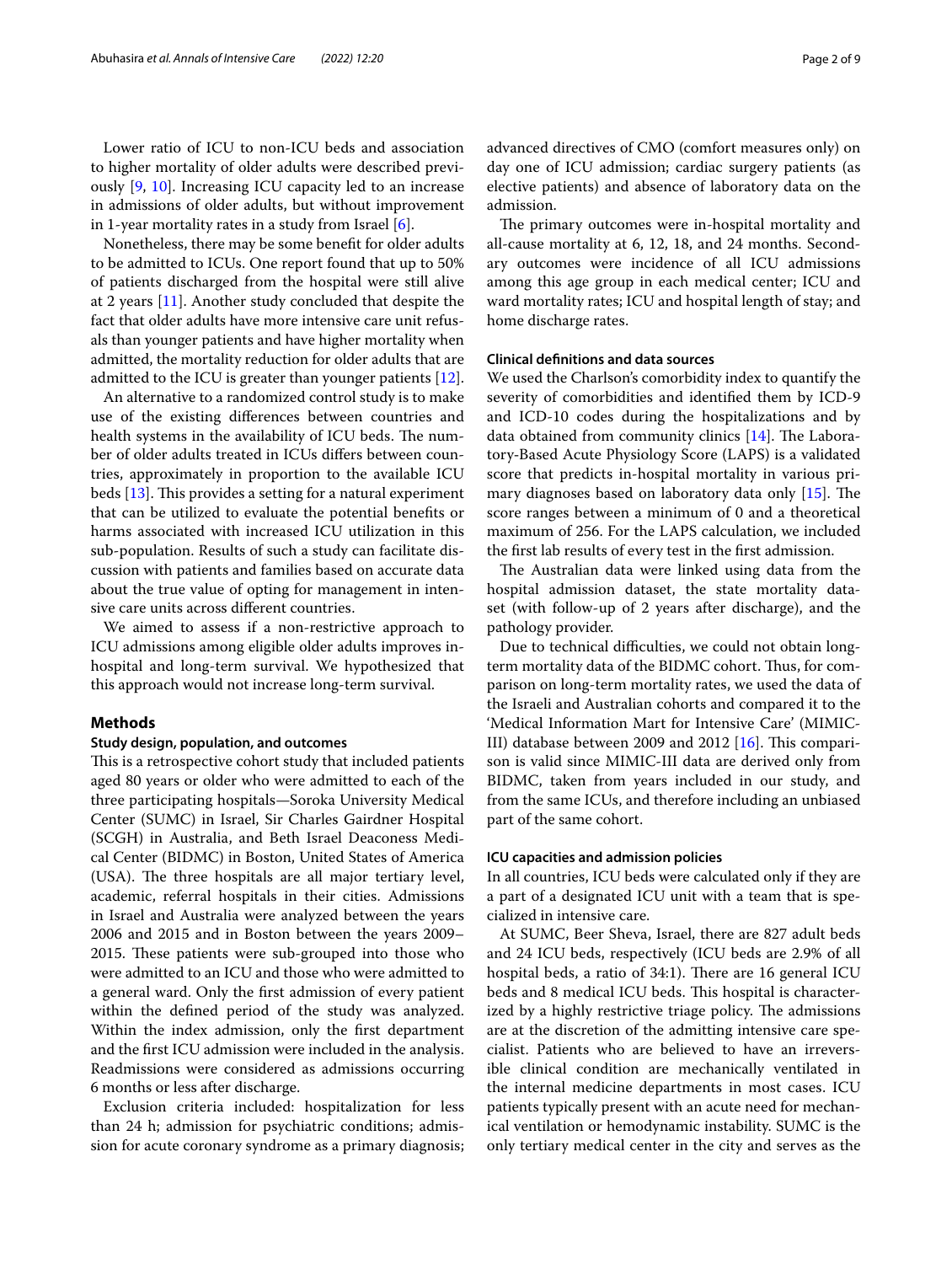tertiary center for a population of approximately 1 million people. It is the only hospital in the region of Southern Israel that provides cardiothoracic surgery, vascular surgery, and neurosurgery services.

At SCGH, Perth, Western Australia (WA), there are 600 adult and 23 adult ICU beds, respectively (ICU beds are 3.8% of all hospital beds, a ratio of 25:1). All the ICU beds are mixed with no diferentiation between types of ICU. This ratio leads to a more restrictive ICU admission policy with ICU admission triaged on the basis of acuity, comorbidities, and prognosis. The admissions are at the discretion of the admitting intensive care specialist. No mechanical ventilation occurs outside of the single designated ICU areas in the hospital. There are 3 major referral ICUs in Perth, a city of 2 million people. SCGH is the only hospital in the state of WA providing neuro-interventional radiology services and liver transplantation. It also includes cardiothoracic surgery, vascular surgery, and neurosurgery services.

At BIDMC, Boston, USA, there are 621 adult and 77 ICU beds, respectively (ICU beds are 13% of all hospital beds, a ratio of 8:1). The breakup of ICU beds at BIDMC: 28 medical, 8 neurology, 18 trauma and surgical, 15 cardiovascular surgical, and 8 cardiac. This hospital is characterized by a liberal ICU admission policy wherein no broad-based exclusion criteria are implemented. When one of the ICUs is full (surgical-ICU, trauma-ICU, three medical-ICUs, cardiovascular-ICU, and cardiac-ICU), the patients are admitted in another suitable ICU or to the post-anesthesia care unit (PACU) as a "boarder". This facilitates a policy of no refusal of ICU care for patients that are evaluated as requiring it. BIDMC is a tertiary level academic medical center serving Eastern Massachusetts and serves a catchment area of  $\sim$ 1 million people. Within the city of Boston (population of 4.5 million people) there are 5 other tertiary level academic medical centers and quite a few satellite hospitals within close proximity. Tertiary level centers in Boston provide similar services with few exceptions.

At SUMC and SCGH, ICU admissions are at the discretion of the admitting intensive care specialist and are "closed units" for the purposes of management, although teams are welcome to visit and provide their expertise and share in the care of the patient. In all centers, the medical insurance of the patient does not afect the ICU admission policy. Lawsuits are uncommon in intensive care in all countries.

#### **Statistical analysis**

Demographics and baseline clinical characteristics are presented as mean (SD) or median (IQR) as appropriate. When appropriate, we made univariate comparisons

using  $\chi^2$ -test for categorical variables and using one-way ANOVA or Kruskal–Wallis test for quantitative variables.

We used multivariable logistic regression to characterize the factors determining ICU admission in the American cohort. Variables with a significance of  $< 0.1$  in the univariate analysis were inserted to the multivariable model. This model has a c-statistic of 0.8 demonstrating good discrimination. With the results of the logistic regression, we calculated a score for all patients, based on sex, age, Charlson score, LAPS, and primary admission diagnosis. The purpose of the score was to predict the probability of Israeli and Australian patients to be admitted to the ICU, based on the American model. All patients were divided into quintiles of probability to be admitted to the ICU. In every quintile, we compared the actual admission allocation and the in-hospital mortality rates between the diferent countries, both in the wards and in the ICUs.

Patients in the 5th quintile in the Israeli and Australian cohort, i.e., patients with the highest probability to be admitted to the ICU, according to the American model, were compared according to the primary and secondary outcomes. Mortality data were linked with the state death database in Australia, obtained from the MIMIC database for the USA, and from the state database in Israel. We calculated survival according to the Kaplan– Meier method with log-rank test.

A *p* value of 0.05 or less (two-sided) was considered statistically signifcant. Statistical analyses were performed with Stata, version 13.0 (StataCorp, Texas, USA) and SPSS, version 25 (IBM Corp).

#### **Results**

#### **Study population**

The study cohort included 62,866 patients aged 80 years or older who were admitted to any participating center during the study period. Israel, USA, and Australia comprised 17.2%, 57.1%, and 25.7% of the cohort, respectively.

The mean age was  $85.93 \pm 4.62$  years, and 58.8% were women. The ICU admission rates differed substantially between Israel and Australia, with rates of 2.3% and 2.6%, respectively, and USA, with 22.5%. Duration of hospitalization was the longest in Australia, whereas ICU admission time was similar across centers (Table [1](#page-3-0)). Discharge destination also difered signifcantly between the centers, with 91.6% of the Israeli cohort discharged to their homes, compared to 42.9% and 52.0% in the American and Australian cohorts, respectively. In the American cohort, 35.1% were discharged to a long-term care/nursing home, compared to 9.2% in Australia. 19.7% of the Australian cohort were transferred to other hospitals.

Re-admission rate was highest among the American cohort (Table  $1$ ). The characteristics of patients with the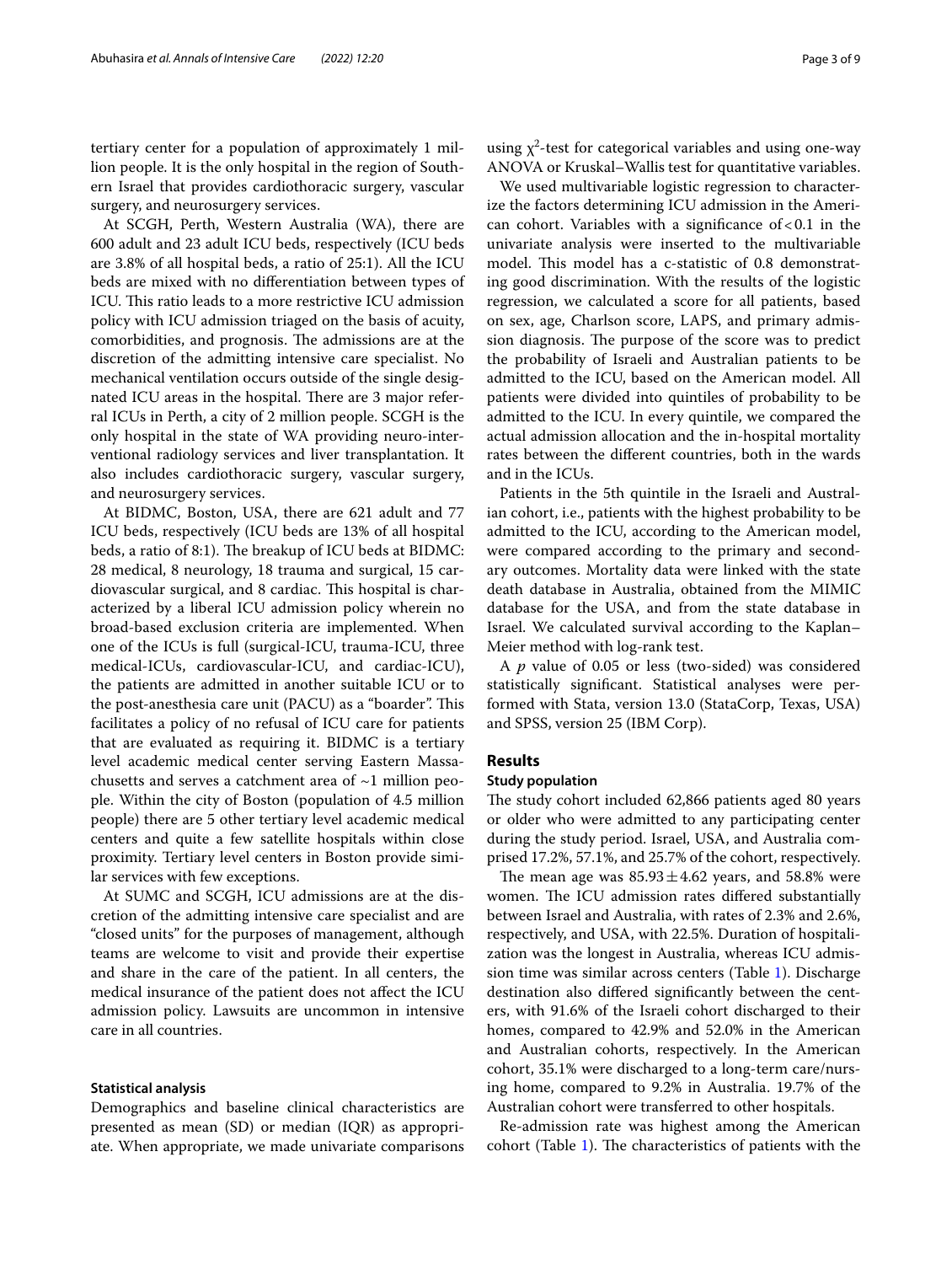<span id="page-3-0"></span>

| Variable                                                     | Israel ( $n = 10,847$ )                  | USA ( $n = 35,875$ )                         | Australia ( $n = 16,144$ )               | All ( $N = 62,866$ )                          | p value |
|--------------------------------------------------------------|------------------------------------------|----------------------------------------------|------------------------------------------|-----------------------------------------------|---------|
| Age (years)                                                  |                                          |                                              |                                          |                                               |         |
| $Mean \pm SD$<br>Median (IQR)                                | $85.36 \pm 4.42$<br>84 (82-88)           | $86.19 \pm 4.67$<br>85 (82-89)               | $85.75 \pm 4.6$<br>85 (82-89)            | $85.93 \pm 4.62$<br>85 (82-89)                | < 0.001 |
| Female (n, %)                                                | 6410 (59.1%)                             | 20,801 (57.98%)                              | 9745 (60.36%)                            | 36,956 (58.8%)                                | < 0.001 |
| Hospital length of stay (days)                               |                                          |                                              |                                          |                                               |         |
| $Mean \pm SD$<br>Median (IQR)                                | $6.77 \pm 8.35$<br>$4(2-8)$              | $6.09 \pm 7.93$<br>$3(5-7)$                  | $8.25 \pm 9.16$<br>$5(3-10)$             | $6.76 \pm 8.38$<br>$5(3-8)$                   | < 0.001 |
| ICU admission rate                                           | 247 (2.28%)                              | 8079 (22.52%)                                | 417 (2.6%)                               | 8743 (13.9%)                                  | < 0.001 |
| ICU length of stay (days)                                    |                                          |                                              |                                          |                                               |         |
| $Mean \pm SD$<br>Median (IQR)                                | $3.79 \pm 5.94$<br>$2(1-4)$              | $3.48 \pm 5.04$<br>$2.05(1.15 - 3.87)$       | $3.92 \pm 10.51$<br>$2(1-4)$             | $3.49 \pm 5.07$<br>$2.04(1.14 - 3.88)$        | 0.34    |
| LAPS score                                                   |                                          |                                              |                                          |                                               |         |
| $Mean \pm SD$<br>Median (IQR)                                | 28.98 ± 22.74<br>24 (11-42)              | $27.53 \pm 19.81$<br>24 (13-37)              | $22.51 \pm 16.08$<br>$20(11-31)$         | 26.49 ± 19.63<br>$23(12-36)$                  | < 0.001 |
| In-hospital death $(n, %)$                                   |                                          |                                              |                                          |                                               |         |
| Ward<br>ICU<br>Total                                         | 725 (6.84%)<br>99 (40.08%)<br>824 (7.6%) | 261 (0.94%)<br>1120 (13.86%)<br>1381 (3.85%) | 689 (4.38%)<br>86 (20.62%)<br>775 (4.8%) | 1675 (3.09%)<br>1305 (14.93%)<br>2980 (4.74%) | < 0.001 |
| Discharged home                                              | 9931 (91.6%)                             | 15,408 (42.9%)                               | 8388 (52.0%)                             | 33,727 (53.65%)                               | < 0.001 |
| Charlson comorbidity index                                   |                                          |                                              |                                          |                                               |         |
| $Mean \pm SD$<br>Median (IQR)                                | $5.37 \pm 1.48$<br>$5(4-6)$              | $6.46 \pm 2.24$<br>$6(5-8)$                  | $4.93 \pm 1.62$<br>$4(4-5)$              | $5.88 \pm 2.09$<br>$5(4-7)$                   | < 0.001 |
| Patients readmitted in any depart-<br>ment $(n, %)$          | 3085 (28.4%)                             | 13,338 (37.2%)                               | 4934 (30.6%)                             | 21,357 (34.0%)                                | < 0.001 |
| Days to first readmission in any<br>department (median, IQR) | $36(12 - 85)$                            | $31(10 - 75)$                                | $30(4-85)$                               | $31(9 - 78.5)$                                | < 0.001 |
| Primary diagnosis (n, %)                                     |                                          |                                              |                                          |                                               |         |
| Abdominal pain                                               | 180 (1.66%)                              | 155 (0.43%)                                  | 106 (0.66%)                              | 441 (0.7%)                                    | < 0.001 |
| Cholecystitis/cholangitis                                    | 109 (1%)                                 | 246 (0.69%)                                  | 57 (0.35%)                               | 412 (0.7%)                                    | < 0.001 |
| Acute kidney injury                                          | 107 (0.99%)                              | 830 (2.31%)                                  | 167 (1.03%)                              | 1104 (1.8%)                                   | < 0.001 |
| Acute pancreatitis                                           | 69 (0.64%)                               | 161 (0.45%)                                  | 92 (0.57%)                               | 322 (0.5%)                                    | 0.03    |
| Acute respiratory failure                                    | 110 (1.01%)                              | 218 (0.61%)                                  | 41 (0.25%)                               | 369 (0.6%)                                    | < 0.001 |
| URTI                                                         | 69 (0.64%)                               | 53 (0.15%)                                   | 26 (0.16%)                               | 148 (0.2%)                                    | < 0.001 |
| DVT PE                                                       | 79 (0.73%)                               | 329 (0.92%)                                  | 81 (0.5%)                                | 489 (0.8%)                                    | < 0.001 |
| Anemia                                                       | 142 (1.31%)                              | 50 (0.14%)                                   | 119 (0.74%)                              | 311 (0.5%)                                    | < 0.001 |
| Atrial fibrillation/flutter                                  | 247 (2.28%)                              | 705 (1.97%)                                  | 288 (1.78%)                              | 1240 (2.0%)                                   | 0.02    |
| Cellulitis                                                   | 105 (0.97%)                              | 429 (1.2%)                                   | 190 (1.18%)                              | 724 (1.2%)                                    | 0.14    |
| Stroke and TIA                                               | 438 (4.04%)                              | 909 (2.53%)                                  | 669 (4.14%)                              | 2016 (3.2%)                                   | < 0.001 |
| Heart failure                                                | 257 (2.37%)                              | 2222 (6.19%)                                 | 588 (3.64%)                              | 3067 (4.9%)                                   | < 0.001 |
| Dizziness                                                    | 85 (0.78%)                               | 77 (0.21%)                                   | 70 (0.43%)                               | 232 (0.4%)                                    | 0.001   |
| Fever                                                        | 589 (5.43%)                              | 89 (0.25%)                                   | 20 (0.12%)                               | 698 (1.1%)                                    | 0.001   |
| Femoral fracture                                             | 564 (5.2%)                               | 1030 (2.87%)                                 | 1485 (9.2%)                              | 3079 (4.9%)                                   | 0.001   |
| Hyponatremia                                                 | 110 (1.01%)                              | 171 (0.48%)                                  | 62 (0.38%)                               | 343 (0.5%)                                    | 0.001   |
| COPD                                                         | 144 (1.33%)                              | 277 (0.77%)                                  | 375 (2.3%)                               | 796 (1.3%)                                    | < 0.001 |
| Dyspnea                                                      | 505 (4.66%)                              | 104 (0.29%)                                  | 30 (0.19%)                               | 639 (1.0%)                                    | 0.001   |
| Pneumonia                                                    | 610 (5.62%)                              | 1208 (3.37%)                                 | 680 (4.21%)                              | 2498 (4.0%)                                   | 0.001   |
| Syncope                                                      | 304 (2.8%)                               | 421 (1.17%)                                  | 245 (1.52%)                              | 970 (1.5%)                                    | < 0.001 |
| Sepsis                                                       | 411 (3.79%)                              | 1433 (3.99%)                                 | 169 (1.05%)                              | 2013 (3.2%)                                   | 0.001   |
| Urinary tract infection                                      | 505 (4.66%)                              | 1026 (2.86%)                                 | 410 (2.54%)                              | 1941 (3.1%)                                   | < 0.001 |

Bold value indicates signifcance *p* value < 0.05

*LAPS* laboratory-based Acute Physiology Score, *ICU* intensive care unit, *URTI* upper respiratory tract infection, *DVT PE* deep vein thrombosis and pulmonary embolism, *TIA* transient ischemic attack, *COPD* chronic obstructive pulmonary disease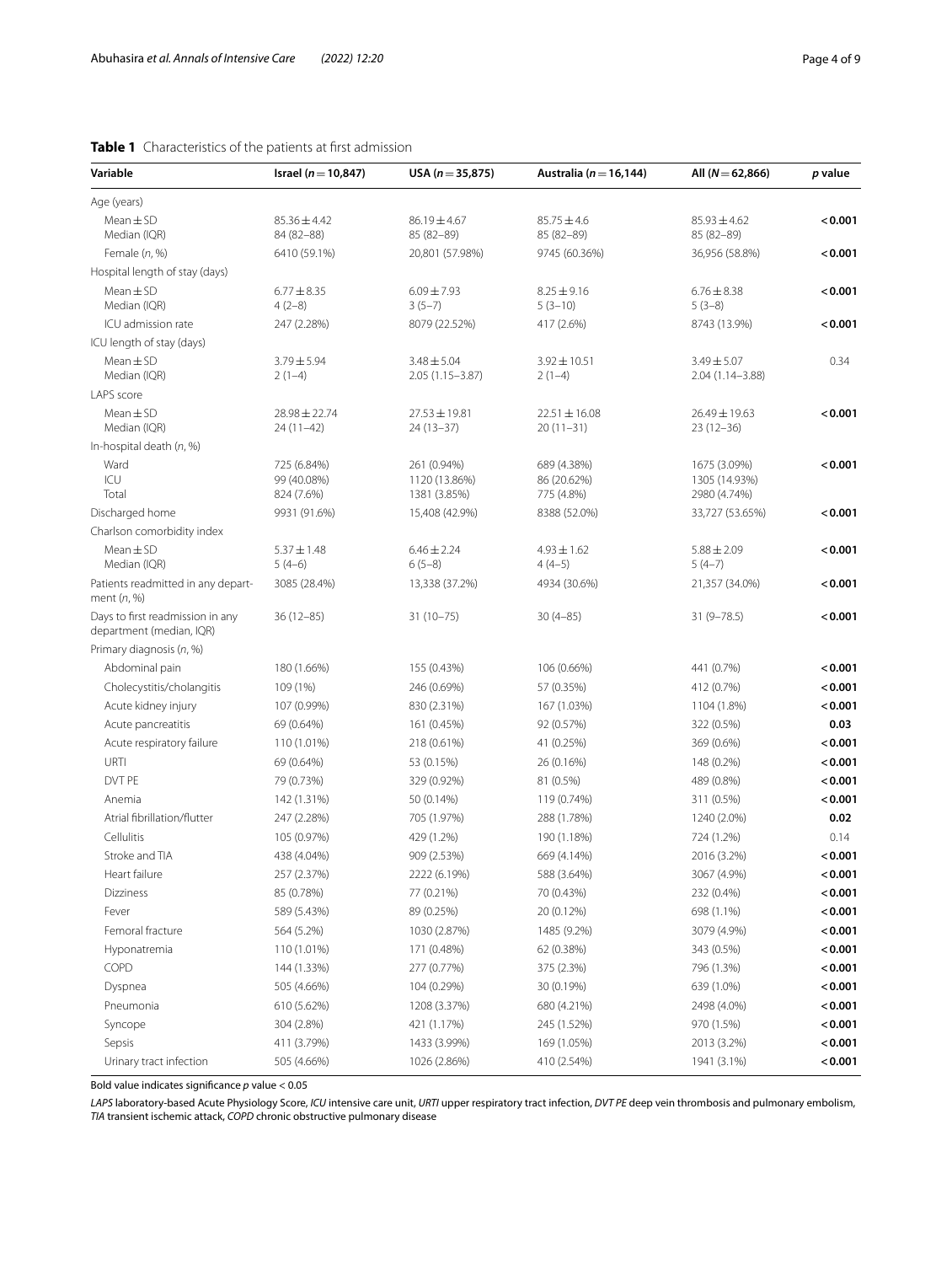highest probability of ICU admissions are described in Additional fle [1](#page-7-15): Table S1.

#### **Characteristics of ICU admission**

The variables associated with higher probability of ICU admission in the American cohort were: younger age, male sex, higher LAPS scores, lower Charlson comorbidity index score, and the four following primary diagnoses—acute respiratory failure, sepsis, stroke or transient ischemic attack, and deep vein thrombosis or pulmonary embolism (Table [2\)](#page-4-0). Detailed characteristics of patient admitted to the ICU compared to those who were not admitted are described in Additional fle [1](#page-7-15): Table S2. In the model predicting ICU admission probability, patients in the 5th quintile had a probability of 43–100% to be admitted to an ICU in USA. Characteristics of patients from the 5th quintile are described in Additional fle [1](#page-7-15): Tables S1 and S3. The actual ICU allocation of the patients in the ffth quintile was 67.6% in USA, 22.1% in Australia, and 6.0% in Israel (Table [3\)](#page-5-0).

#### **In‑hospital and long‑term mortality**

In-hospital death rates were 7.6%, 4.8%, and 3.9% in Israel, Australia, and USA, respectively (Table [1\)](#page-3-0). In the 5th quintile of the patients with the highest probability to be admitted to USA ICU, in-hospital death rates were 22.1% in Boston, 29.8% in Australia, and 52.3% in Israel (Table [3](#page-5-0)). The median initial Sequential Organ Failure Assessment (SOFA) score for patients admitted to the ICU in BIDMC was 4, compared to 8 in the Israeli ICU (Additional file [1:](#page-7-15) Table S2). The mortality rates of patients admitted to the ICU were 13.9% and 40.1% in USA and Israel, respectively, resulting in a standardized mortality ratio (SMR) of 0.69 and 1.2, according to the predicted mortality based on SOFA scores [[17](#page-7-16)].

Figure [1](#page-7-15) and Additional file 1: Table S5 show mortality data of patients with the highest probability of ICU admissions in the Israeli and Australian cohorts, compared to the MIMIC-III cohort of BIDMC. After 6 and 12 months the survival rates were 62% and 58%, 74% and 66%, and 69% and 60% in USA, Australia, and Israel, respectively (*p* value < 0.001 for both periods, log-rank test). At 24 months, the survival rates in the USA and Australia were 53%, while in Israel 48% (*p* value 0.06).

## **Discussion**

To the best of our knowledge, this is the frst comparison of in-hospital and short- and long-term mortality of older adults ( $\geq 80$  years) from three different developed countries across three continents. We found that older adults at a medical center with high ICU capacity (USA) were admitted to the ICU ten times more than in Israel and Australia, which have much lower ICU capacities. <span id="page-4-0"></span>**Table 2** Multivariable logistic regression model for ICU admission in the American cohort<sup>a</sup>

| Variable                                                       | Odds ratio (95% CI)                                                                           | P value                                               | Coefficient                                   |
|----------------------------------------------------------------|-----------------------------------------------------------------------------------------------|-------------------------------------------------------|-----------------------------------------------|
| Female                                                         | $0.94(0.89 - 0.99)$                                                                           | 0.046                                                 | $-0.059$                                      |
| Age                                                            |                                                                                               |                                                       |                                               |
| 90 and above<br>$86 - 89$<br>$83 - 85$<br>$80 - 82$            | $0.82(0.75 - 0.89)$<br>$0.85(0.79 - 0.92)$<br>$0.96(0.88 - 1.04)$<br>1                        | < 0.001<br>< 0.001<br>0.27<br>Reference               | $-0.202$<br>$-0.161$<br>$-0.044$<br>Reference |
| LAPS score                                                     |                                                                                               |                                                       |                                               |
| 38 and higher<br>$24 - 37$<br>$15 - 23$<br>$6 - 14$<br>$0 - 5$ | 14.65 (12.88-16.65)<br>$3.43(3.01 - 3.91)$<br>$2.03(1.77 - 2.32)$<br>$1.35(1.16 - 1.58)$<br>1 | < 0.001<br>< 0.001<br>< 0.001<br>< 0.001<br>Reference | 2.684<br>1.234<br>0.707<br>0.304<br>Reference |
| Charlson comorbidity<br>index                                  |                                                                                               |                                                       |                                               |
| 7 and higher<br>6<br>$0 - 5$                                   | 0.92 (0.85-1.002)<br>$0.86(0.8 - 0.92)$<br>1                                                  | 0.05<br>< 0.001<br>Reference                          | $0.079 -$<br>$-0.151$<br>Reference            |
| Primary diagnosis <sup>b</sup>                                 |                                                                                               |                                                       |                                               |
| Acute respiratory<br>failure                                   | 21.61 (12.53–37.25)                                                                           | < 0.001                                               | 3.073                                         |
| Sepsis                                                         | 4.87 (4.27-5.55)                                                                              | < 0.001                                               | 1.583                                         |
| Stroke and TIA                                                 | $2.25(1.91 - 2.64)$                                                                           | < 0.001                                               | 0.81                                          |
| DVT PE                                                         | $1.45(1.11 - 1.91)$                                                                           | 0.01                                                  | 0.374                                         |
| Acute pancreatitis                                             | $0.88(0.59 - 1.32)$                                                                           | 0.55                                                  | $-0.123$                                      |
| Pneumonia                                                      | $0.85(0.73 - 0.99)$                                                                           | 0.03                                                  | $-0.165$                                      |
| Cholecystitis/chol-<br>angitis                                 | $0.81(0.6 - 1.11)$                                                                            | 0.2                                                   | $-0.205$                                      |
| Atrial fibrillation/<br>flutter                                | $0.73(0.58 - 0.92)$                                                                           | 0.01                                                  | $-0.313$                                      |
| Heart failure                                                  | $0.72(0.64 - 0.81)$                                                                           | < 0.001                                               | $-0.332$                                      |
| Femoral fracture                                               | $0.55(0.45 - 0.66)$                                                                           | < 0.001                                               | $-0.602$                                      |
| Dyspnea                                                        | $0.21(0.08 - 0.53)$                                                                           | < 0.001                                               | $-1.557$                                      |
| Fever                                                          | $0.17(0.06 - 0.47)$                                                                           | < 0.001                                               | $-1.779$                                      |
| UTI                                                            | $0.17(0.13 - 0.23)$                                                                           | < 0.001                                               | $-1.756$                                      |
| Syncope                                                        | $0.09(0.04 - 0.18)$                                                                           | < 0.001                                               | $-2.403$                                      |

*LAPS* laboratory-based Acute Physiology Score, *ICU* intensive care unit, *URTI* upper respiratory tract infection, *DVT PE* deep vein thrombosis and pulmonary embolism, *TIA* transient ischemic attack, *COPD* chronic obstructive pulmonary disease, *UTI* urinary tract infection

<sup>a</sup> The model has c-statistic of 0.8, demonstrating good discrimination

**b** Diagnoses that were included in the model but do not appear in the table: abdominal pain, URTI, anemia, cellulitis, dizziness, hyponatremia, COPD

In-hospital deaths were negatively associated with ICU admission rate, lowest in the USA and highest in Israel.

The predicted in-hospital mortality for LAPS scores of 20–29 is  $\sim$  3% [\[15\]](#page-7-13). The mean LAPS score in our entire cohort was 26 and the overall mortality was 4.7%, higher than predicted by the LAPS score, with signifcant differences between the countries as described in Table [1](#page-3-0). The higher-than-expected mortality rate was observed also in the ICUs, where the mean LAPS score was 43.9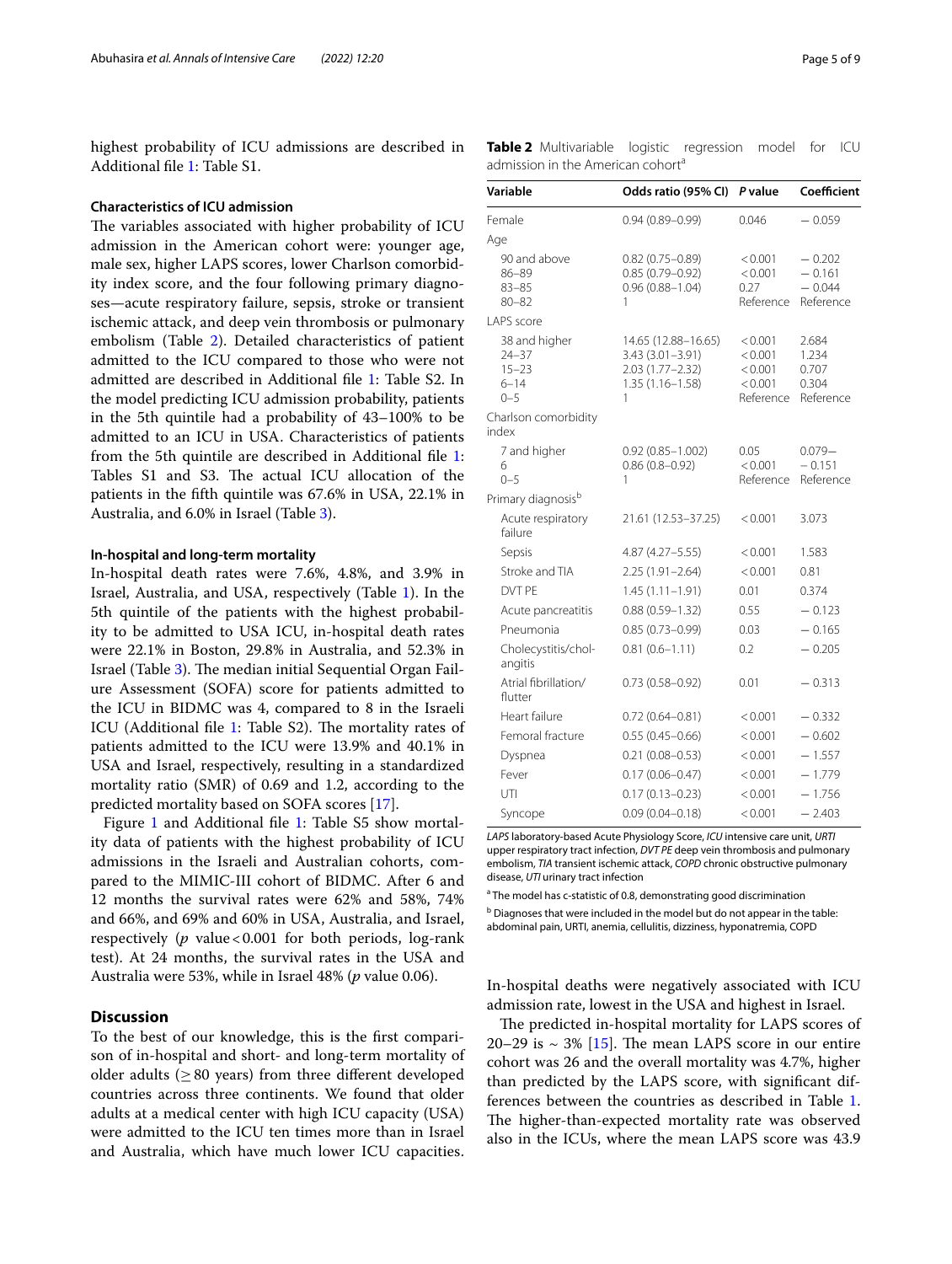<span id="page-5-0"></span>**Table 3** Admission allocation (ICU vs. general ward) and in-hospital mortality rates according to diferent quintiles in every country

| Country/quintile<br>(predicted<br>probability)           | <b>Admission allocation</b>    |                   | $1(0-4%)$     | $2(5-8%)$     | $3(9-16%)$      | 4 (17 - 42%)    | 5 (43-100%)   | Total  |
|----------------------------------------------------------|--------------------------------|-------------------|---------------|---------------|-----------------|-----------------|---------------|--------|
| United States, n<br>(% of predicted<br>probability)      | Ward (% of entire<br>quintile) | Actual Admission  | 2734 (97.61%) | 5653 (92.29%) | 9923 (88.39%)   | 7811 (73.97%)   | 1675 (32.44%) | 27,796 |
|                                                          |                                | In-hospital death | 5(0.18%)      | 15 (0.27%)    | 51 (0.51%)      | 98 (1.25%)      | 92 (5.49%)    | 261    |
|                                                          | ICU (% of entire<br>quintile)  | Actual Admission  | 67 (2.39%)    | 472 (7.71%)   | 1303 (11.61%)   | 2749 (26.03%)   | 3488 (67.56%) | 8079   |
|                                                          |                                | In-hospital death | $0(0\%)$      | 16 (3.39%)    | 70 (5.37%)      | 264 (9.6%)      | 770 (22.08%)  | 1120   |
|                                                          | Total (% of entire cohort)     |                   | 2801 (7.81%)  | 6125 (17.07%) | 11,226 (31.29%) | 10,560 (29.44%) | 5163 (14.39%) | 35,875 |
| Australia, n (% of<br>predicted prob-<br>ability)        | Ward (% of entire<br>quintile) | Actual Admission  | 1473 (99.33%) | 3079 (98.88%) | 5507 (98.41%)   | 4700 (97.41%)   | 968 (85.97%)  | 15,727 |
|                                                          |                                | In-hospital death | 20 (1.36%)    | 64 (2.08%)    | 172 (3.12%)     | 294 (6.26%)     | 139 (14.36%)  | 689    |
|                                                          | ICU (% of entire<br>quintile)  | Actual Admission  | 10 (0.67%)    | 35 (1.12%)    | 89 (1.59%)      | 125 (2.59%)     | 158 (14.03%)  | 417    |
|                                                          |                                | In-hospital death | $0(0\%)$      | 6(17.14%)     | 13 (14.61%)     | 20 (16%)        | 47 (29.75%)   | 86     |
|                                                          | Total (% of entire cohort)     |                   | 1483 (9.19%)  | 3114 (19.29%) | 5596 (34.66%)   | 4825 (29.89%)   | 1126 (6.97%)  | 16,144 |
| Israel, n (% of<br>predicted prob-<br>ability)           | Ward (% of entire<br>quintile) | Actual admission  | 1682 (99.47%) | 1897 (99.11%) | 2715 (98.8%)    | 2559 (97.08%)   | 1747 (94.03%) | 10,600 |
|                                                          |                                | In-hospital death | 24 (1.43%)    | 24 (1.27%)    | 57 (2.1%)       | 147 (5.74%)     | 473 (27.07%)  | 725    |
|                                                          | ICU (% of entire<br>quintile)  | Actual admission  | 9(0.53%)      | 17 (0.89%)    | 33 (1.2%)       | 77 (2.92%)      | 111 (5.97%)   | 247    |
|                                                          |                                | In-hospital death | 2(22.22%)     | 4 (23.53%)    | 10 (30.3%)      | 25 (32.47%)     | 58 (52.25%)   | 99     |
|                                                          | Total (% of entire cohort)     |                   | 1691 (15.59%) | 1914 (17.65%) | 2748 (25.33%)   | 2636 (24.3%)    | 1858 (17.13%) | 10,847 |
| p value (difference between countries in ICU admissions) |                                | < 0.001           | < 0.001       | < 0.001       | < 0.001         | < 0.001         | < 0.001       |        |

Quintiles represent predicted probabilities for admission in an intensive care unit according to the American cohort (see Table [2\)](#page-4-0)



<span id="page-5-1"></span>(predicted in-hospital mortality is  $\sim$  7%) and the overall mortality was 14.9%. This difference between the observed and expected mortality can be explained by the diference between our study population and the population which was used to create the LAPS score. The LAPS score was created from a general population that included also younger patients with less comorbidities, as opposed to our population, and the score does not consider comorbidities at all, only laboratory results at admission. When considering only in-ICU mortality, the diference between the initial SOFA scores of Israel and USA refects the diference in the severity of the patients and thus the diference in the mortality data. In contrast to its lowest in-hospital mortality rate, the 1-year mortality rate was highest in the American cohort when comparing patients admitted to ICUs at USA with Israeli and Australian patients that had the highest probability for ICU admission. The time to readmission was shorter in the American and Australian cohorts. This supports the hypothesis that although ICU admission reduces inhospital mortality it does not signifcantly improve longterm outcomes such as readmissions and mortality. This fnding is consistent with another previous study [\[18](#page-7-17)]. Another contributing factor for this fnding is the higher Charlson scores in the American cohort compared to the other two which increases the likelihood of mortality and shortens readmission times. A large randomized controlled trial showed that a program to promote ICU admission of older adults signifcantly increased ICU admissions, but did not reduce 6 months mortality [\[19](#page-7-18)]. On the contrary, a large international study concluded that although older adults have more intensive care unit refusals than younger patients and sufer from higher mortality rates when admitted to an ICU, their actual survival beneft when they enter the ICU is greater than younger patients  $[12]$  $[12]$ . Whereas readmissions to the hospital occurred in about a third of the cases in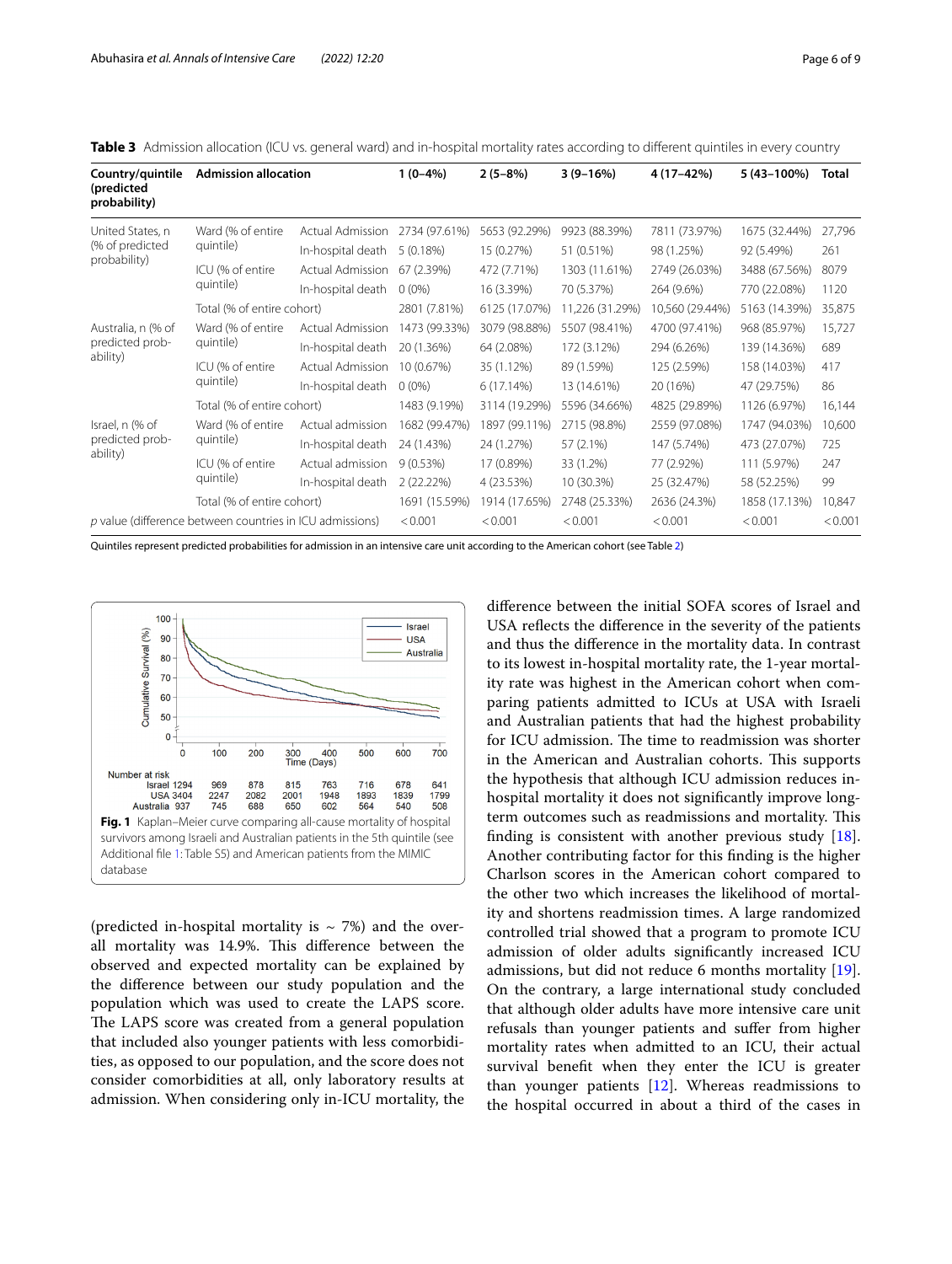all countries, readmission of patients hospitalized in the ICU on their index admission and then again in the ICU within 6 months were rare in Israel and much more common in Australia and in the USA (Additional fle [1](#page-7-15): Table S2). This also reflects the different ICU admission policies between the hospitals.

The rates of patients that were discharged home were also signifcantly diferent between the countries. This shows that increasing ICU beds capacity, which is expected to lead to increased survival rates, must be accompanied by appropriate long-term facilities that can handle the increasing numbers of older adults surviving hospital admissions. The rates of patients discharged home in the American and Australian cohorts was similar to other American and German cohorts [[20,](#page-7-19) [21](#page-8-0)].

Long-term mortality may be afected by the underlying health of the population in that country. However, for these three countries, the life expectancy at age 80 is very similar (in Australia 9.87 years, in USA 9.6, and in Israel 9.66 years) [[22,](#page-8-1) [23\]](#page-8-2).

For patients with advanced malignancy, therapies that prolong life expectancy in weeks or months are considered substantial and many resources are invested in them [[24\]](#page-8-3). It cannot be justified to withhold ICU admission for all patients above a certain age. At times of scarcity, however, it may be justifed to prioritize the younger patients, in order to maximize the benefts for the largest number of people [[25\]](#page-8-4).

Augmentation of ICU capacity may allow admission of older adults and in-hospital mortality benefts may accrue. However, there is still the question of whether the addition of beds always means that more lives will be saved or whether there is a point at which no additional mortality beneft will be gained. With an abundance of ICU beds may come the possibility of increasing harm in the forms of unnecessary costs, poor quality of deaths (i.e., excessively intensive), poor quality of life after ICU discharge, and iatrogenic complications  $[26]$  $[26]$ . The identifcation of those very old, who survived a long time after an ICU admission, with an acceptable quality of life, compared to those that did not should be the focus of future research. The ethical question: how much money, personnel, ICU beds, and ICU units should we invest to save a life, even in the short term, is a relevant question for ethicists, health care personnel, health care administrators, and society. The answer to these questions might also vary substantially between the countries in our study and between other developed countries with distinct socio-cultural beliefs. This is a question not too far away from challenging us as in years to come the proportion of older adults continues to increase.

Our study has some limitations. We did not assess frailty and quality of life to any of our patients admitted to the hospital or who survived the ICU admission. Being discharged alive from the ICU is not necessarily the main preference of our patients and families [\[27\]](#page-8-6). We believe that the assessment of functional status, well-being, and quality of life in this population should be the focus of future studies. We did not assess any of the costs related to ICU admissions, ward admissions, long-term facilities on health care, medical centers, community, and families. Diferences identifed between the countries may refect the population underlying characteristics, either in terms of health, diferent outpatient care structure, different age composition of the population, life expectancy, or post-hospitalization care. Measurable characteristics are similar for the diferent populations, but unmeasured confounders cannot entirely be ruled out. Our data are not able to provide a reason for the large diference in number of patients between the countries despite similar number of hospital beds overall. In addition, only one hospital represents each country in the study and none of the studied hospitals can be a representative of the entire country. Nevertheless, it should be emphasized that the main comparison is the ICU bed saturation (ICU beds to hospital beds ratio), which is similar in other hospitals within each country. The long-term mortality was not available to us from the American cohort. Only in-hospital mortality was documented. We used MIMIC III data, extracted from the same hospital (BIDMC), age, ICUs, and included some years of study. We believe that these data refect accurately the long-term survival of the older adults from our American cohort.

#### **Conclusions**

Comparing three large academic medical centers from three diferent countries and continents, higher ICU bed capacity and more liberal ICU admission policies are associated with higher in-hospital survival of older adults, but long-term survival (6–24 months) is similar, and number of readmissions is higher. The strategies for allocation of ICU beds for older adults remain an area of further research.

#### **Abbreviations**

ICU: Intensive care unit; SUMC: Soroka University Medical Center; SCGH: Sir Charles Gairdner Hospital; BIDMC: Beth Israel Deaconess Medical Center; USA: United States of America; CMO: Comfort measures only; LAPS: Laboratory‐Based Acute Physiology Score; MIMIC-III: Medical information mart for intensive care-III.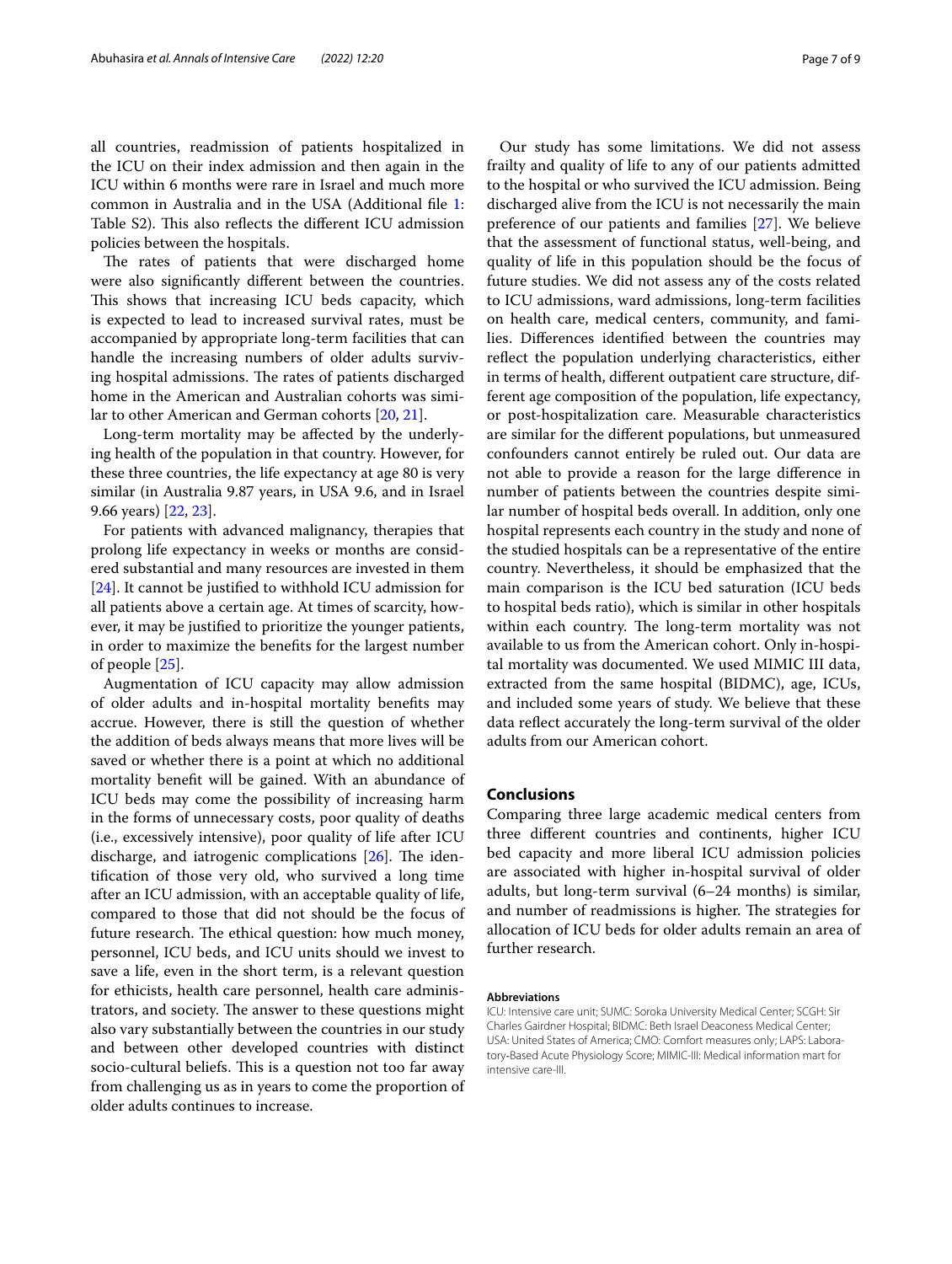## **Supplementary Information**

The online version contains supplementary material available at [https://doi.](https://doi.org/10.1186/s13613-022-00994-x) [org/10.1186/s13613-022-00994-x.](https://doi.org/10.1186/s13613-022-00994-x)

<span id="page-7-15"></span>**Additional fle 1: Table S1.** Characteristics of the 5th quintile from Table [3.](#page-5-0) **Table S2.** Characteristics of The Patients at First Admission, Comparing ICU Admitted Patients to Ward Admitted Patients. **Table S3.** Characteristics of the patients admitted to the ICU in the 5th quintile from Table S1. **Table S4.** Characteristics of the patients not admitted to the ICU in the 5th quintile from. **Table S5.** Kaplan–Meier mean estimates for 4 time points.

#### **Acknowledgements**

The authors wish to thank the staff at the Western Australian Data Linkage Branch (datasets Hospital Morbidity and Mortality Data) and Pathwest Western Australia.

#### **Authors' contributions**

Conceptualization: LF, VN; methodology: VN, LF, RA; formal analysis and investigation: RA; writing—original draft preparation: RA, LF, MA, SB; writing—review and editing: All authors; supervision: DT, VN, LF. All authors read and approved the fnal manuscript.

#### **Funding**

No funding sources were used in the study.

#### **Availability of data and materials**

The data used in the analysis of this study are not publicly available due to the requirements of the IRB Committee, can be considered by the IRB committee and data custodians through request via the corresponding author.

#### **Declarations**

#### **Ethics approval and consent to participate**

The study was performed in accordance with the ethical standards as laid down in the 1964 Declaration of Helsinki and its later amendments. The study was approved by the institutional review board of all medical centers— SUMC (confrmation number 0423-16), SCGH and WA Department of Health (confrmation number 2015-04) and BIDMC (confrmation number 2012-P-000120/4). The IRB approvals exempted the study from informed consent due to the retrospective data collection that maintained subject confdentiality. Patient records were anonymized and de-identifed prior to analysis.

#### **Consent for publication**

Not applicable.

#### **Competing interests**

The authors declare that they have no competing interests.

#### **Author details**

<sup>1</sup> Clinical Research Center, Soroka University Medical Center, Beer Sheva, Israel. <sup>2</sup> Faculty of Health Sciences, Ben-Gurion University of the Negev, Beer Sheva, Israel. <sup>3</sup> Sir Charles Gairdner Hospital, Perth, Australia. <sup>4</sup> School of Public Health, Curtin University, Perth, Australia. <sup>5</sup>School of Medicine, University of Western Australia, Perth, Australia. <sup>6</sup>Department of Anesthesia, Critical Care and Pain Medicine, Harvard Medical School, Beth Israel Deaconess Medical Center, Boston, MA, USA.<sup>7</sup> Center for Anesthesia Research Excellence (CARE), Department of Anesthesia, Critical Care and Pain Medicine, Beth Israel Deaconess Medical Center, Boston, MA, USA. <sup>8</sup>Medical Intensive Care Unit, Faculty of Health Sciences, Soroka University Medical Center, Ben-Gurion University of the Negev, Beer Sheva, Israel.

Received: 9 November 2021 Accepted: 7 February 2022 Published online: 04 March 2022

#### **References**

- <span id="page-7-0"></span>1. SM Bagshaw SAR Webb A Delaney C George D Pilcher GK Hart 2009 Very old patients admitted to intensive care in Australia and New Zealand: a multi-centre cohort analysis Crit Care BioMed Central. 13 R45
- <span id="page-7-1"></span>2. N Lerolle L Trinquart C Bornstain JM Tadié A Imbert JL Diehl 2010 Increased intensity of treatment and decreased mortality in elderly patients in an intensive care unit over a decade Crit Care Med 38 59 64
- <span id="page-7-2"></span>3. United Nations D of E and SA. World Population Ageing 2019 [Internet]. 2019 [cited 2021 May 6]. Available from: [https://www.un.org/en/devel](https://www.un.org/en/development/desa/population/publications/pdf/ageing/WorldPopulationAgeing2019-Highlights.pdf) [opment/desa/population/publications/pdf/ageing/WorldPopulation](https://www.un.org/en/development/desa/population/publications/pdf/ageing/WorldPopulationAgeing2019-Highlights.pdf) [Ageing2019-Highlights.pdf](https://www.un.org/en/development/desa/population/publications/pdf/ageing/WorldPopulationAgeing2019-Highlights.pdf).
- <span id="page-7-3"></span>4. NA Halpern SM Pastores RJ Greenstein 2004 Critical care medicine in the United States 1985–2000: an analysis of bed numbers, use, and costs Crit Care Med Crit Care Med 32 1254 1259
- 5. DM Berwick AD Hackbarth 2012 Eliminating waste in US health care JAMA J Am Med Assoc 307 1513 1516
- <span id="page-7-8"></span>6. L Fuchs CE Chronaki S Park V Novack Y Baumfeld D Scott 2012 ICU admission characteristics and mortality rates among elderly and very elderly patients Intensive Care Med 38 1654 1661
- <span id="page-7-4"></span>7. CL Sprung M Baras G Iapichino J Kesecioglu A Lippert C Hargreaves 2012 The Eldicus prospective, observational study of triage decision making in European intensive care units: Part I-European Intensive Care Admission Triage Scores Crit Care Med 40 125 131
- <span id="page-7-5"></span>8. M Garrouste-Orgeas A Boumendil D Pateron P Aergerter D Somme T Simon 2009 Selection of intensive care unit admission criteria for patients aged 80 years and over and compliance of emergency and intensive care unit physicians with the selected criteria: an observational, multicenter, prospective study Crit Care Med 37 2919 2928
- <span id="page-7-6"></span>9. E Simchen CL Sprung N Galai Y Zitser-Gurevich Y Bar-Lavi G Gurman 2004 Survival of critically ill patients hospitalized in and out of intensive care units under paucity of intensive care unit beds Crit Care Med Crit Care Med 32 1654 1661
- <span id="page-7-7"></span>10. R Robert J Reignier C Tournoux-Facon T Boulain O Lesieur V Gissot 2012 Refusal of intensive care unit admission due to a full unit: impact on mortality Am J Respir Crit Care Med 185 1081 1087
- <span id="page-7-9"></span>11. A Roch S Wiramus V Pauly JM Forel C Guervilly M Gainnier 2011 Longterm outcome in medical patients aged 80 or over following admission to an intensive care unit Crit Care 15 R36
- <span id="page-7-10"></span>12. CL Sprung A Artigas J Kesecioglu A Pezzi J Wiis R Pirracchio 2012 The Eldicus prospective, observational study of triage decision making in European intensive care units. Part II: Intensive care beneft for the elderly Crit Care Med 40 132 138
- <span id="page-7-11"></span>13. H Wunsch DC Angus DA Harrison WT Linde-Zwirble KM Rowan 2011 Comparison of medical admissions to intensive care units in the United States and United Kingdom Am J Respir Crit Care Med 183 1666 1673
- <span id="page-7-12"></span>14. H Quan B Li CM Couris K Fushimi P Graham P Hider 2011 Updating and validating the Charlson comorbidity index and score for risk adjustment in hospital discharge abstracts using data from 6 countries Am J Epidemiol 173 676 682
- <span id="page-7-13"></span>15. GJ Escobar JD Greene P Scheirer MN Gardner D Draper P Kipnis 2008 Risk-adjusting hospital inpatient mortality using automated inpatient, outpatient, and laboratory databases Med Care 46 232 239
- <span id="page-7-14"></span>16. Johnson AEW, Pollard TJ, Shen L, Lehman LWH, Feng M, Ghassemi M, et al. MIMIC-III, a freely accessible critical care database. Sci Data. 2016;3.
- <span id="page-7-16"></span>17. F Lopes Ferreira D Peres Bota A Bross C Mélot JL Vincent 2001 Serial evaluation of the SOFA score to predict outcome in critically ill patients J Am Med Assoc 286 1754 1758
- <span id="page-7-17"></span>18. L Fuchs V Novack S McLennan L Anthony Celi Y Baumfeld S Park 2014 Trends in severity of illness on ICU admission and mortality among the elderly PLoS One Public Lib Sci 9 e93234 e93234
- <span id="page-7-18"></span>19. B Guidet G Leblanc T Simon M Woimant JP Quenot O Ganansia 2017 Efect of systematic intensive care unit triage on long-term mortality among critically ill elderly patients in France a randomized clinical trial JAMA J Am Med Assoc 318 1450 1459
- <span id="page-7-19"></span>20. VK Moitra C Guerra WT Linde-Zwirble H Wunsch 2016 Relationship between ICU length of stay and long-term mortality for elderly ICU survivors Crit Care Med 44 655 662